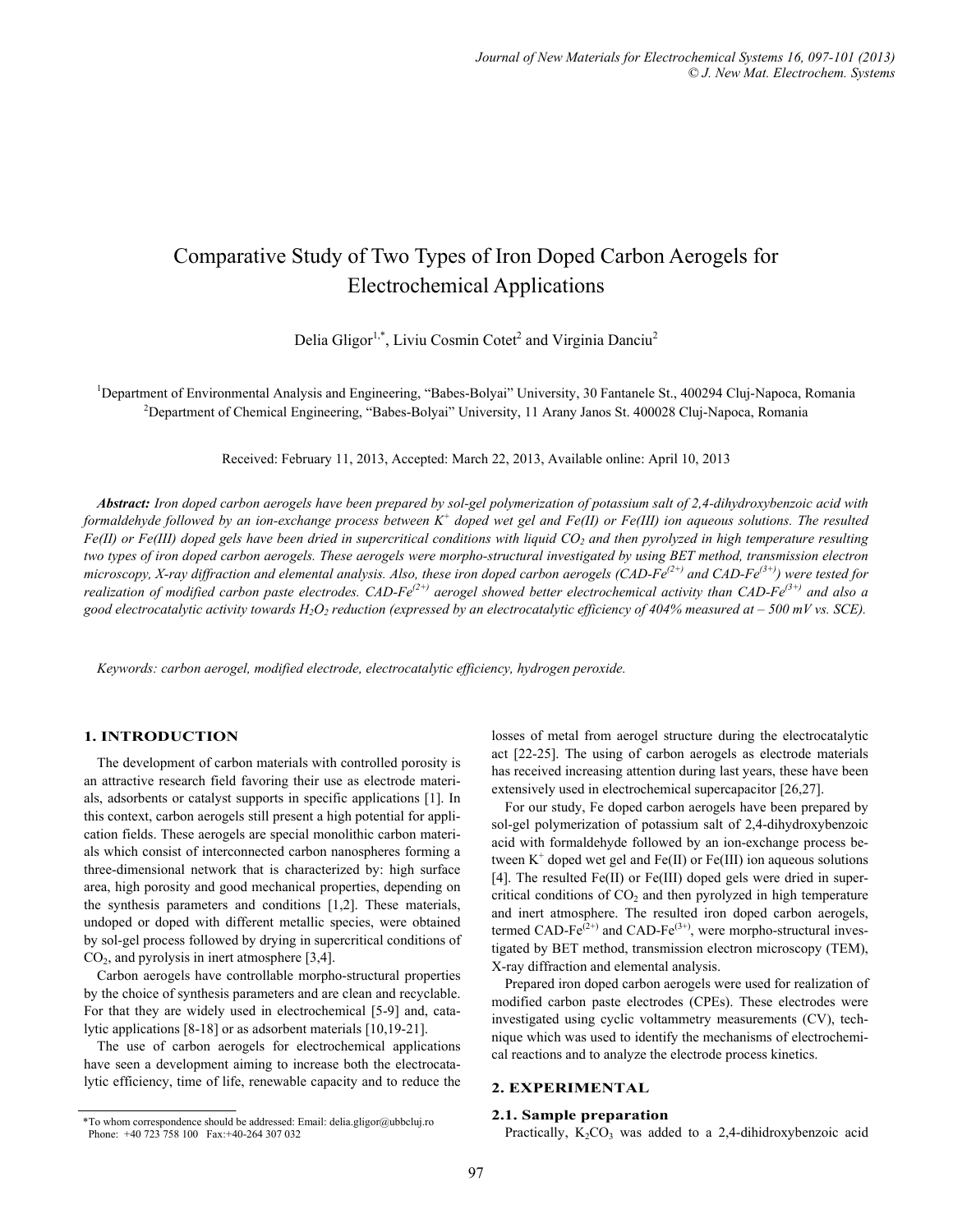(DHBA) demineralised water suspension (DHBA/K<sub>2</sub>CO<sub>3</sub> =  $0.5$ ; DHBA/H<sub>2</sub>O = 0.0446 g/cm<sup>3</sup>), under vigorous stirring. After 30 min, when all the acid was neutralized, the solution became clear and after another 30 min, 37% formaldehyde (F) and then  $K_2CO_3$ (C) (DHBA/F = 2; DHBA/C = 50) were added to the solution. The resulting solution was placed into tightly closed glass moulds (7 cm-length x 1 cm-internal diameter) and cured for a period of time: 1 day at room temperature and 4 days at  $70^{\circ}$ C. The resulting K<sup>+</sup>doped gel rods were cut into 0.5-1 cm pellets and washed with fresh acetone for 1 day. The  $K^+$ -loaded wet gels were then soaked for 3 days in 0.1 M aqueous solutions of  $Fe(NO<sub>3</sub>)<sub>3</sub>·9H<sub>2</sub>O$  or  $Fe(OAc)$ <sub>2</sub> [4]. The metal solutions were renewed daily. Finally, samples were washed once more with fresh acetone and they were subsequently dried with  $CO<sub>2</sub>$  in supercritical conditions. The resulting Fe doped organic aerogels were pyrolysed at 750°C for 3h in an Ar atmosphere, obtaining iron and iron oxide particles-doped carbon aerogel. The Fe doped carbon aerogels prepared using Fe (II) and Fe (III) salts were labelled CAD-Fe<sup>(2+)</sup> and CAD-Fe<sup>(3+)</sup>, respectively. By drying and pyrolysis of  $K^+$ -doped gels the blank carbon aerogel sample (CAD-K) was obtained.

## **2.2. Morpho-structural characterization**

Surface area determinations were performed by the Brunauer-Emmett-Teller (BET) method, using an ASAP 2000 surface area analyzer (Micrometrics Instruments Corp). Transmission electron microscopy of the iron doped carbon aerogels was performed with a Hitachi H-7000 microscope operating at 125 keV. The X-ray diffraction patterns were recorded in a θ-2θ Bragg-Bretano geometry with a Siemens D5000 powder diffractometer with Cu-K<sub>a</sub> incident radiation ( $\ddot{e}$ =1.5406 Å) and a graphite monochromator. Elemental analyses were performed with an inductively coupled plasma-mass spectroscope (ICP-MS).

#### **2.3. Electrochemical measurements**

All cyclic voltammetric measurements were realized in an electrochemical cell equipped with three electrodes: working electrode (WE)–carbon paste electrode (geometrical area,  $0.071 \text{ cm}^2$ ), reference electrode (RE)–saturated calomel electrode (SCE) and a counter electrode (CE)–platinum wire. Cyclic voltammetry studies were performed using a voltammetric analyzer Autolab (Autolab-PGSTAT 10, Eco Chemie, Utrecht, Netherlands) connected to a PC computer for potential control and data acquisition.

For every electrode, the surface coverage  $(\Gamma, \text{ mol cm}^2)$  was evaluated from the integrated anodic peak of the cyclic voltammograms, at a slow scan rate  $(10 \text{ mV s}^{-1})$  [28,29]. All presented results are the average of obtained values with at least three electrodes prepared in identically way.

Supporting electrolyte was a 0.1 M phosphate buffer solution and the pH was adjusted at desired value, using  $H_3PO_4$  or NaOH solutions (Merck - Darmstadt, Germany).

Carbon paste electrodes modified with carbon aerogel doped with iron were prepared by thoroughly mixing 50 mg graphite powder (Fluka - Buchs, Switzerland) with 50 mg of aerogel and 20 µL paraffin oil (Fluka). The final pastes were put into a cavity of an inhouse made Teflon holder using pyrolytic graphite in the bottom for electric contact.



Figure 1. XRD patterns of K and Fe doped carbon aerogels.



Figure 2. TEM images of CAD-Fe<sup>(2+)</sup> (a) and CAD-Fe<sup>(3+)</sup> (b).

Table 1. Physical and chemical characteristics of K and Fe doped carbon aerogels

| Sample          | Density $(g/cm^3)$<br>$\pm 0.01$ | S <sub>BET</sub> (m <sup>2</sup> /g)<br>$\pm$ 30 | %Fe<br>± 2 |
|-----------------|----------------------------------|--------------------------------------------------|------------|
| CAD-K           | 0.65                             | 550                                              | -          |
| $CAD-Fe^{(2+)}$ | 0.62                             | 430                                              | 10         |
| $CAD-Fe^{(3+)}$ | 0.64                             | 720                                              | 18         |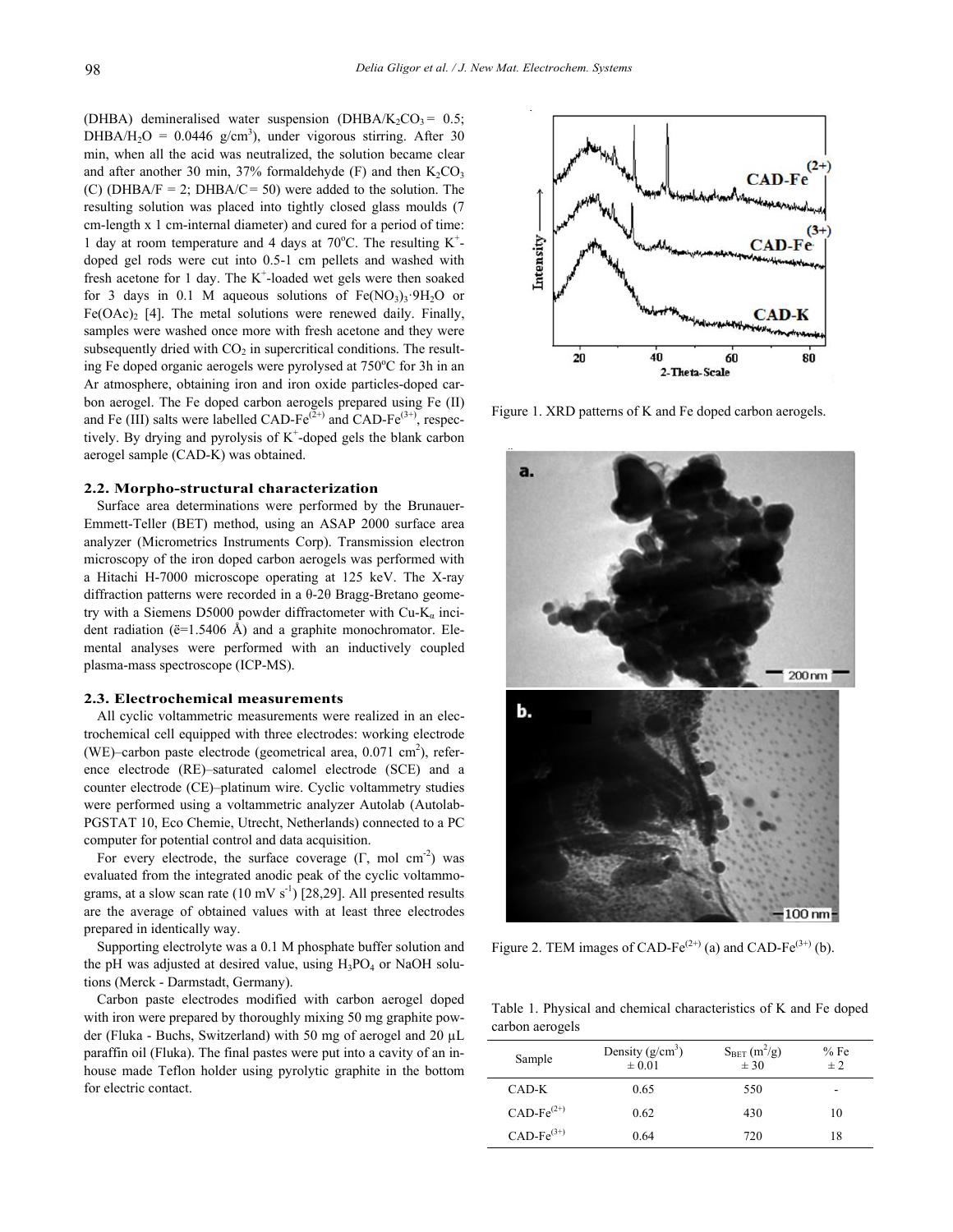# **3. RESULTS AND DISCUSSIONS**

#### **3.1. Morphological and structural characterization**

BET analysis shows that CAD-Fe $^{(3+)}$  has the highest surface area (Table 1). CAD-Fe<sup>(2+)</sup> presents the highest iron amount ( $\sim$  18% wt). The mass density is between  $0.62$ - $0.65$  g/cm<sup>3</sup>. The XRD patterns of iron doped carbon aerogels (Figure 1) show both large peak specific for amorphous carbon structure (around  $2\theta = 23^{\circ}$ ) and thin peaks specific for graphene-like structure (less visible at around 2θ  $= 26.5^{\circ}$ ) and metallic structures (Fe<sup>0</sup>, Fe<sub>3</sub>O<sub>4</sub>) [4]. For blank sample (CAD-K) only two large peaks (around  $2\theta = 23^\circ$  and  $44^\circ$ ) proper to amorphous carbon are evidenced (Figure 1).

The TEM images (Figure 2) demonstrate the presence of both isolated and agglomerated iron nanoparticles in the carbon aerogel matrix. The formation of various nanographitic carbon forms (nanoribbons, nanosheets, nanotubes) were already evidenced in previous works [4,30] by using TEM and Raman spectroscopy. The growing of these pseudo-graphitic forms and the decreasing of BET surface area (Table 1) observed in the case of CAD-Fe $(2+)$ sample are probably due to the presence of higher iron amount in the carbon framework [4].

## **3.2. Electrochemical applications**

Figure 3 presents cyclic voltammograms recorded in 0.1 M phosphate buffer solutions (pH 7) for carbon paste electrodes modified with K doped carbon aerogel, CAD-K-CPEs (blank sample, Figure 3A),  $Fe^{2+}$ doped carbon aerogels, CAD-Fe<sup> $(2+)$ </sup>-CPEs, and Fe<sup>3+</sup> doped carbon aerogels, CAD-Fe $^{(3+)}$ -CPEs (Figure 3B).

It can be observed that voltammetric response of CAD-K-CPEs doesn't present peaks; the observed current is due to double layer capacitance. In contrast, for CAD-Fe $^{(3+)}$ -CPEs weak outlined peaks corresponding to  $Fe^{3+}/Fe^{2+}$  couple were obtained. In the case of CAD-Fe $^{(2+)}$ -CPEs it can be observed a voltammetric response as well outlined peak pairs. Explanation for this difference in electrochemical behavior is probably due to the higher percent of metal and higher quantity of pseudo-graphene structure in CAD-Fe $(2+)$ which is better electrically conductor [4,18].

It can be concluded from the analysis of obtained cyclic voltammograms that the redox process is monoelectronic quasi-reversible  $(\Delta E_p > 59 \text{ mV}$  and  $I_{pa} / I_{pc} \approx 1$ ). The values of formal standard potential  $E^{0'}$  of iron species from adsorbed aerogels (evaluated as average of anodic and cathodic potentials and presented in Table 2 together with surface coverages) are situated in the potential negative ranges. High differences between the peak potentials,  $\Delta E_p$ , (see Table 2), confirm the irreversibility of electrode process and suggest an important contribution of diffusion process.

The voltammetric response of CAD-Fe $(3+)$ -CPEs was investigated as a function of pH. The voltammograms recorded in phosphate buffer solution (pH 5) show more pronounced peaks (Figure 4),

Table 2. Electrochemical parameters corresponding to voltammetric response of carbon paste electrodes modified with iron doped carbon aerogels. Experimental conditions: see Figure 3B.

| Electrode             | $E^{0'}$<br>(mV vs. SCE) | $\Delta E_{\rm peak} \ \mathrm{(mV)}$ | $\rm I_{pa}/I_{pc}$ | Surface coverage,<br>$\Gamma$ (mol cm <sup>-2</sup> ) |
|-----------------------|--------------------------|---------------------------------------|---------------------|-------------------------------------------------------|
| $Fe^{(2+)}$ -CAD-CPEs | $-341$                   | 380                                   | 131                 | $2.2 \times 10^{-6}$                                  |
| $Fe^{(3+)}$ -CAD-CPEs | $-231$                   | 151                                   | 1.63                | $1.6 \times 10^{-9}$                                  |



Figure 3. Cyclic voltammograms corresponding to CAD-K-CPEs (A) and CAD-Fe-CPEs (B). Experimental conditions: starting potential,  $-1000$  mV *vs.* SCE; potential scan rate, 50 mV  $s^{-1}$ ; supporting electrolyte, 0.1 M phosphate buffer solution (pH 7.0).

which suggest a beneficial effect of supporting electrolyte acidity on  $Fe^{3+}/Fe^{2+}$  redox couple. It is known that acidic media enhances the response of  $Fe^{3+}$  [31].

The  $I_p-v^{1/2}$  dependence is linear in a wide range of potential scan rates  $(0.01 - 0.64 \text{ V s}^{-1})$  for CAD-Fe<sup>(2+)</sup>-CPEs (Figure 5) and proves the participation of dissolved specie of iron at redox process. Slopes of log I *vs.* log v dependencies  $(0.68 \pm 0.05, R/N = 0.9767$  / 10 for oxidation process and  $0.65 \pm 0.047$ , R/N = 0.9794 / 10 for reduction process) are closed to theoretical value (0.5), confirming the existence of active redox specie in solution and the diffusion control.

The stability of obtained modified electrodes was tested in potentiodynamic conditions: the potential of modified electrodes was scanning in the redox activity range of mediator  $(\pm 120 \text{ mV})$  to-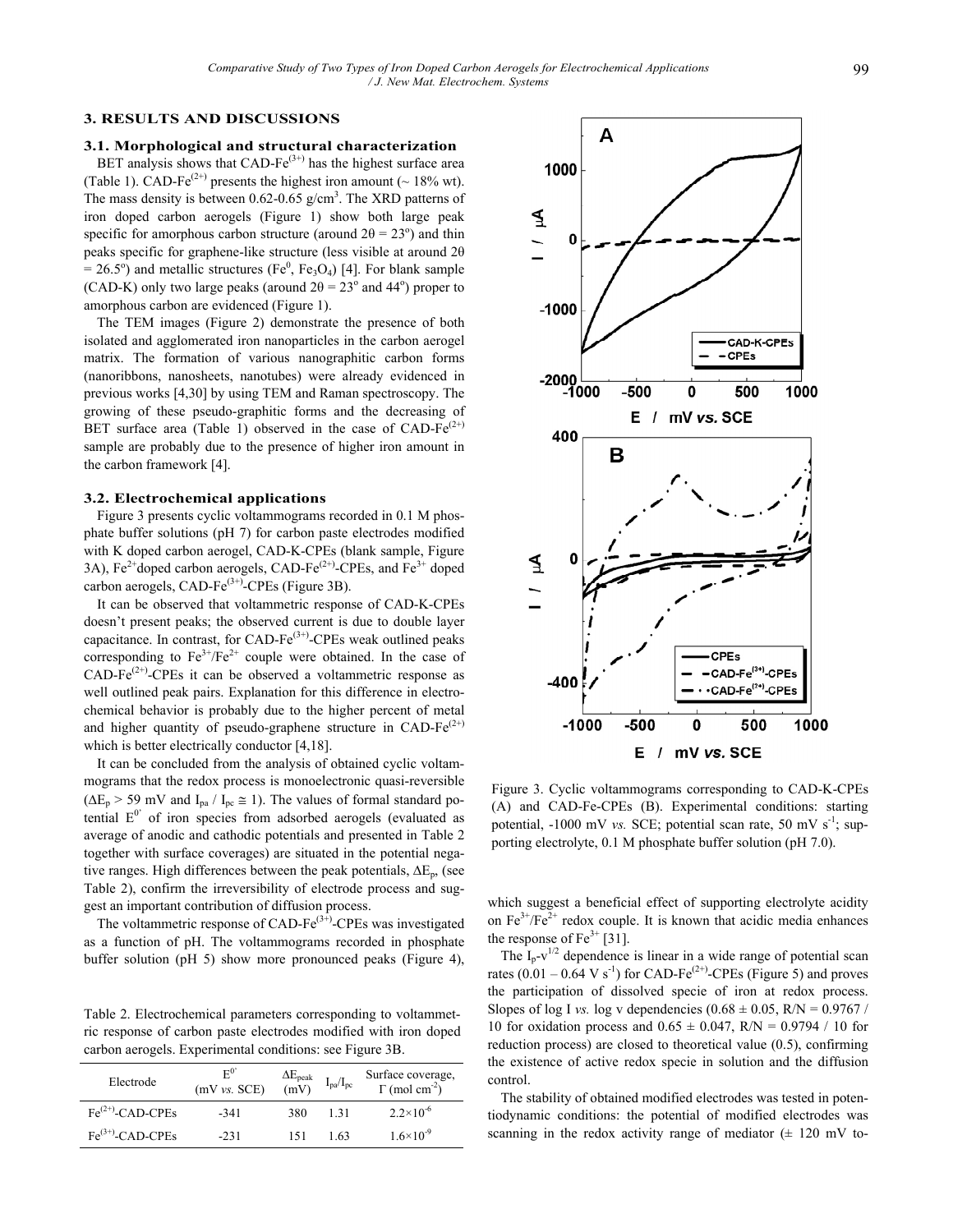

Figure 4. Cyclic voltammograms corresponding to CAD-Fe $(3+)$ -CPEs. Experimental conditions: starting potential, -1000 mV *vs.* SCE; potential scan rate, 50 mV  $s^{-1}$ ; supporting electrolyte, 0.1 M phosphate buffer.



Figure 5. Potential scan rate influence on electrochemical behavior of CAD-Fe<sup>(2+)</sup>-CPEs. Experimental conditions: see Figure 4.

wards formal standard potential), with the scan rate of 50 mV  $s^{-1}$ , during 25 cycles, in phosphate buffer solution pH 7 (Figure 6). An increase in the surface coverage can be observed, while the shape of voltammogram is unchanged, which proves the electrochemical activation of electrode during cycling. Probably, this is due to Fe diffusion in solution, which leads to a better redox activity.

For carbon paste electrodes modified with CAD-Fe $(2^{+})$  aerogel, the electrocatalytic activity for  $H_2O_2$  reduction was investigated using cyclic voltammetric measurements, knowing the electrocatalytic activity of  $Fe^{2+}/Fe^{3+}$  couple.



Figure 6. Cyclic voltammograms corresponding to cycling the  $CAD\text{-Fe}^{(2+)}\text{-}CPEs.$  Experimental conditions: starting potential,  $-1000$  mV *vs.* SCE; potential scan rate, 50 mV s<sup>-1</sup>; supporting electrolyte, 0.1 M phosphate buffer (pH 7.0).



Figure 7. Cyclic voltammograms corresponding to CAD-Fe<sup> $(2+)$ </sup>-CPEs, in the absence and in the presence of  $H_2O_2$ . Experimental conditions: starting potential, -1200 mV *vs.* SCE; potential scan rate, 10 mV  $s^{-1}$ ; supporting electrolyte, 0.1 M phosphate buffer (pH 7.0).

Figure 7 presents the cyclic voltammograms corresponding to CAD-Fe<sup>(2+)</sup>-CPEs, in phosphate buffer solution pH 7, in the absence and in the presence of  $H_2O_2$  solutions with different concentrations. As can be observed, in the presence of  $H_2O_2$ , the reduction peak increases significantly and the oxidation one decreases, which suggests a good electrocatalytic effect in the case of studied modified electrodes. The electrocatalytic efficiency estimated with relation: